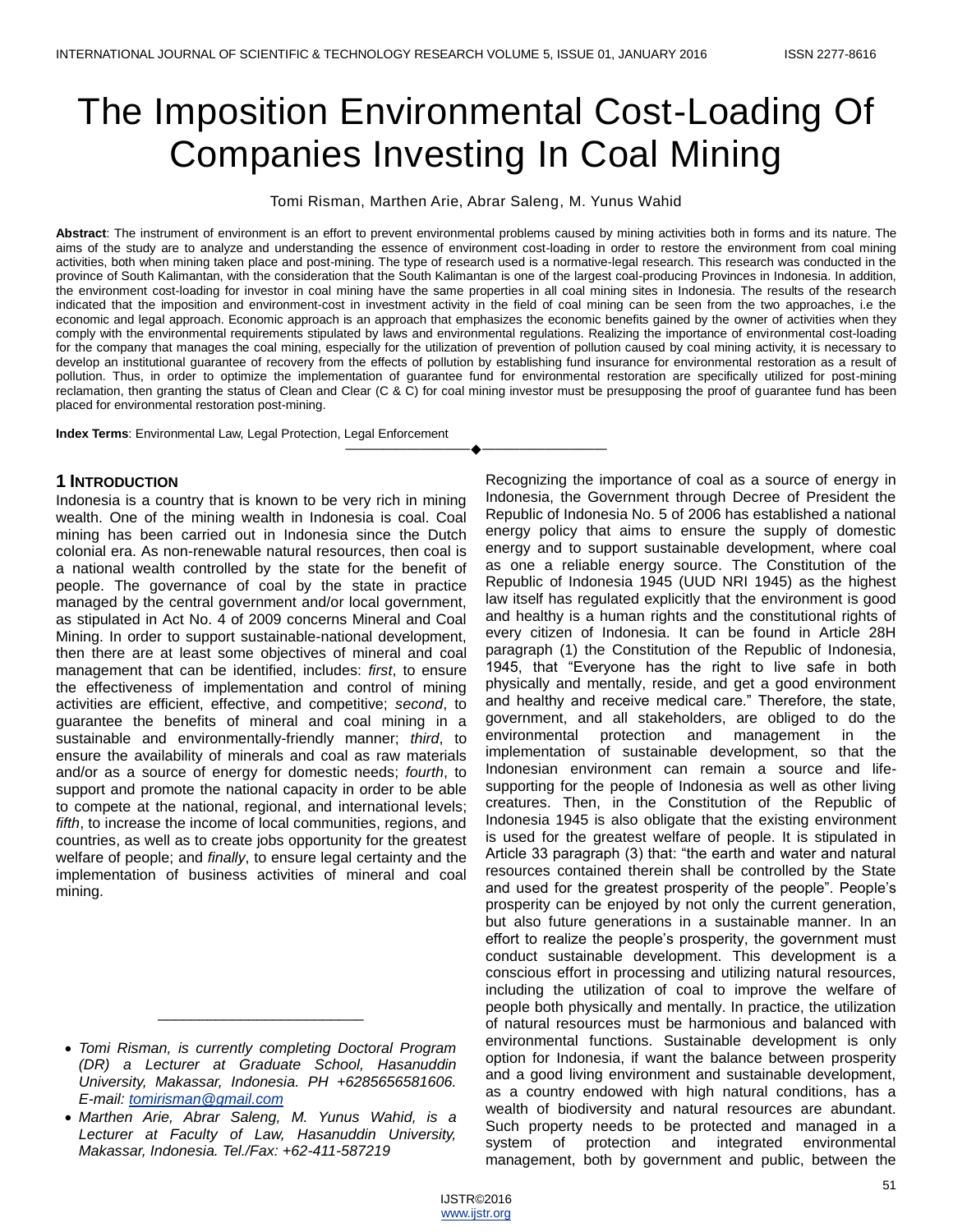marine environment, terrestrial and air based on Archipelago concept. Development as part of state policy for the prosperity of people, conducted by utilizing natural resources continuously. Meanwhile, the available natural resources are very limited and uneven both quantity and quality, while the demand for natural resources is increasing as a result of increased development to meet the increasing needs of population. Such development activities contain the risk of pollution and destruction of the environment. The fact shows that the development of Indonesia is rested on industry and mining among many uses various kinds of chemicals, radioactive substances and damaging natural resources. In addition to producing products that are beneficial to people's lives, the development of industry and mining in Indonesia are also produce hazardous waste and toxic materials when discharged into the environmental media and can threaten the health and survival of humans and other living creatures. The instrument of environment is an effort to prevent environmental problems caused by mining activities both in forms and its nature. Environmental protection is also getting the attention of the World Trade Organization, as in its preamble which states that every WTO's member must take into consideration the objectives of sustainable development and the achievement of protection and environmental protection. It is known that the environmental damage in Indonesia has given effect miserable for life. 34% of poverty rate, 85% of natural disasters, 3.5 million hectares of forest were destroyed and a number of violence and horizontal conflict are also caused by environmental dispute, has caused 60% of them became refugees of development. Even, in the refugee, it is not uncommon of them dealing with a new problem that causes a decreased quality of life. Various issues of mining activities that are less environmentally sound and environmental degradation need to be considered to ensure a balance between human needs and the preservation of environment and also to ensure a conducive investment climate for large-scale mining investors. Realizing the importance of balance in environmental management, then in investment activities in the field of coal mining, the environment cost-loading for companies becomes very important to do and enforced. Therefore, in this study the issue studied is the essence of environment cost-loading in order to restore the environment from coal mining activities, both when mining taken place and post-mining.

# **2 METHOD OF RESEARCH**

The type of research used is a *normative-legal research*. This research was conducted in the province of South Kalimantan, with the consideration that the South Kalimantan is one of the largest coal-producing Provinces in Indonesia. In addition, the environment cost-loading for investor in coal mining have the same properties in all coal mining sites in Indonesia. This research approach is directed at the legal and economic approach. With this approach, this research will be directed at the legal and economic aspects. In this case, the analysis is directed to answer how the legal regulation of economic activity, particularly coal mining investment activities. Data was collected by means of literature studies and by conducting a search via Internet and also to complete the legal data is then carried out confirm with informants that determined unstructured and selected based on the functions and authority of informants.

#### **3 RESULTS AND DISCUSSION**

#### **3.1 Economic Approach against Environmental-Cost**

Economic approach is an approach that emphasizes the economic benefits gained by the owner when he comply the environmental requirements stipulated by laws and environmental regulations. It is indispensable because it is a factor that stimulates business compliance, because every owner of activities will be: a) avoid paying penalty; b) avoid paying compensation which may have to bear in the future; and c) save expense because using the cost-efficiency and environmentally friendly practices. Economic instruments is a way to change human attitudes and behavior towards the environment, the intended use of this instrument is to modify the value relative to the profit and loss for the investor by providing economic incentives-disincentives. Incentives and disincen-tives include market instruments which generate profit and loss in the form of money, so it is tangible. The consideration of tangible is a strong incentive for proenvironmental behavior and resistance to the antienvironmental behavior. The principle of economic instrument is the efforts to address the environmental damage preventively by limiting the use of resources or/and make it more expensive in order to encourage users to use resources more sparingly. Cost-loading is a disincentive to behave antienvironmental and otherwise incentive-economic benefits for pro-environmental beha-vior. Thus, the communities are encouraged to develop lifestyle and technology and energysaving materials. Some of economic instrument that is widely used is:

- **1.** *Environmental tax*, resource scarcity led to the applying of high taxes for limited natural resources, the high prices are expected to decrease the consumption of such goods.
- **2.** *Performance bond* is an instrument of environmental laws ordering was developed. It is a kind of guarantee fund must be submitted by the owner of activities or investor and/or business to government.
- **3.** *Tradable permit*, in this mechanism the government gives permits allocation to "*pollute*" to certain types of activities. The permit these companies can be traded between the investor of such activities.

Thus, the presence of a guarantee fund of envi-ronmental restoration for any company that manages natural resources in the mining, then the position of guarantee fund in the structure of business costing to be part of production variable in the form of environment cost. Economic approach to the environment cost-loading indicates that the environmental costs to be a production variable that is crucial for the sustainability of production activities take place. Therefore, the cost of environment from an economic perspective to be part of variable cost that would have to be directed to restore the environment in both the process of activities take place or post-mining. Environmental recovery activities undertaken by investor must consider the interests of people living around mining activities. For that, environmental resto-ration activities should involve the community because the community around the mine site would be directly affected by an environmental damage.

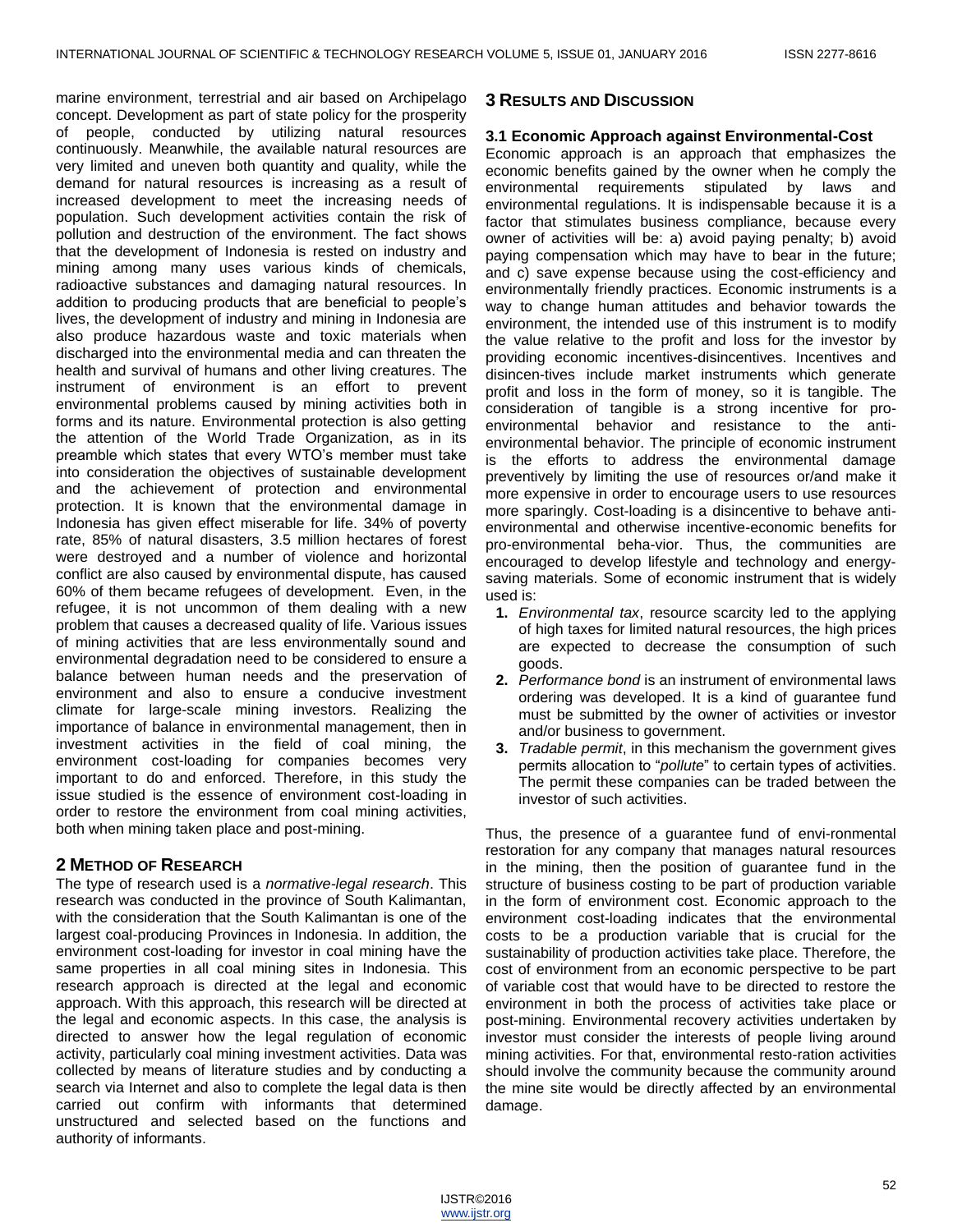#### **3.2 Legal Approach against the Environment Cost-Loading**

Environmental law aims to regulate human behavior toward its environment, thus the arrangement of economic instrument set therein. It is essentially preventive, therefore the instrument of environmental to be a special concern. Environmental compliance goal is to prevent pollution and/or damage to the environment by applying the requirements of business activities and/or individuals. Thus, the economic instrument under the provisions of applicable law functioned as a compliance instrument in human life that interacts with the environment. Economic instruments are placed on the basic framework of law, which in this case is the legislation governing the management of natural resources in relation to the legal protection of the environment. In order the economic development that manages natural resources can operate in sustainable development, the role of law to directed investor as economic actor to be very strategic. Law functioned as an instrument to make the arrangement of the development sustainable in general and in the field of economic development environment in particular. The arrangement in the environmental law is defined as the application of environmental requirements fully. The arrangement can be said to be achieved when all environmental requirements are met or realized by the subject of environmental law. The design of environmental requirements to be very significant in the structuring of environmental laws because environmental requirements affect the success of environmental management program. Realizing the importance of sustainable development in relation to environmental protection and management in Indonesia, the Indonesian government has to reform its environmental legislation with the enacted Act No. 32 of 2009 concerns the Environment Protection and Management (UUPPLH). On the basis of consideration, UUPPLH confirms that the environment is good and healthy is a fundamental right of every citizen of Indonesia as mandated in Article 28H of the Constitution of the Republic of Indonesia 1945. Therefore, the national economic development, as mandated by the Constitution of the State Republic of Indonesia 1945 was held based on the principle of sustainable development and environmentally sound. Based on the description of environment legal aspects, as stated above, it is clear that from the legal point of view the imposition of a guarantee fund of environmental restoration to investor in the field of coal mining is an obligation for investor. For that, the guarantee fund of environmental restoration to be part of the ongoing business financing variable, so that every investor conducting coal mining must place a guarantee fund of environmental restoration as part of variable costs.

### **3.3 Responsibility of Investor against Environmental Restoration**

Mining activity is a risky business activity and very complicated, requires high technology, large capital. Also, it is required careful planning from the beginning to the postmining. At the time of opening the land, it must be able to understand how to close the mine in accordance with environmental legislation. In general, coal mining in South Kalimantan was done by using *open pit* mining, that is *land clearing*, *stripping top soil*, *over burden stripping*, as well as cleaning and mine coal. So, with this technique, have caused damage to the physical, chemical, and biological of mine land. Therefore, activities of repairing post-coal mining are

absolutely necessary to restore the productivity of land. Mining activities are not insightful or not consider the balance and the carrying capacity of environment, and not managed properly can have negative impacts on the environment that should mining activities will benefit will actually hurt. However, mining activities that considers environmental issues and managed properly, it is not impossible that land more useful than ever before. A problem of environmental degradation is large land degradation, which if not addressed quickly and properly will be critical land until it becomes a desert. The main causes of critical lands are:

- **1.** Pressure and population growth
- **2.** Improperly land area
- **3.** Not good forest management
- **4.** Forest burning
- **5.** Exploitation of minerals.

The extend of critical land makes residents living in the area are relatively poor, extremely dense population levels, land area owned is narrow, very limited employment opportunities, and environmental damage. The most important of environmental change is caused by the behavior of people who are less well in the utilization of natural resources in order to meet their needs. The impact of changes in the ecosystem will be reduced if people know and understand the functioning of an ecosystem. Coal mining activities in addition to give a positive impact on the increase in national income and foreign exchange also have a negative impact on environmental degradation in the form of physical, chemical and biological. Coal mining on a large scale has caused changes in the landscape and relief, an increase in the rate of soil erosion, sedimentation, degradation of soil fertility and water quality. Ex-mine lands are likely to be left open without the restoration of land that can disrupt ecosystems balance.

#### **3.4 Responsibility for Reclamation**

Reclamation is a repairing process in a particular area (exmine land) as a result of mining activities so that the mines land that has managed can function again optimally. In reclamation is required careful planning for the right target. The planning must be prepared before mining activities, as has been set in the document of environment. The scope of reclamation includes land use, prevention and mitigation of mine acid water, and civil works. In the land reclamation due to mining should look at four aspects, namely: (i) technical; (ii) economic; (iii) social/environmental; and (iv) institutional. The technical aspects can be seen from the physical and chemical properties of soil, the environmental aspect can be seen from the impact of coal mining on the social, the economic aspects can be seen from the productivity of land. While the institutional aspect can be seen from the function and role of each institution in the implementation of land reclamation. In order to reinforce the principles of environmental protection and management of mining as stipulated in Government Regulation (PP) No. 78 of 2010, then the implementation of principle at least action that includes:

- **a)** The protection of surface water quality, ground water, sea water, and soil, and air based on the quality standards or criteria of environmental damage in accordance with the provisions of legislation;
- **b)** Protection and restoration of biodiversity;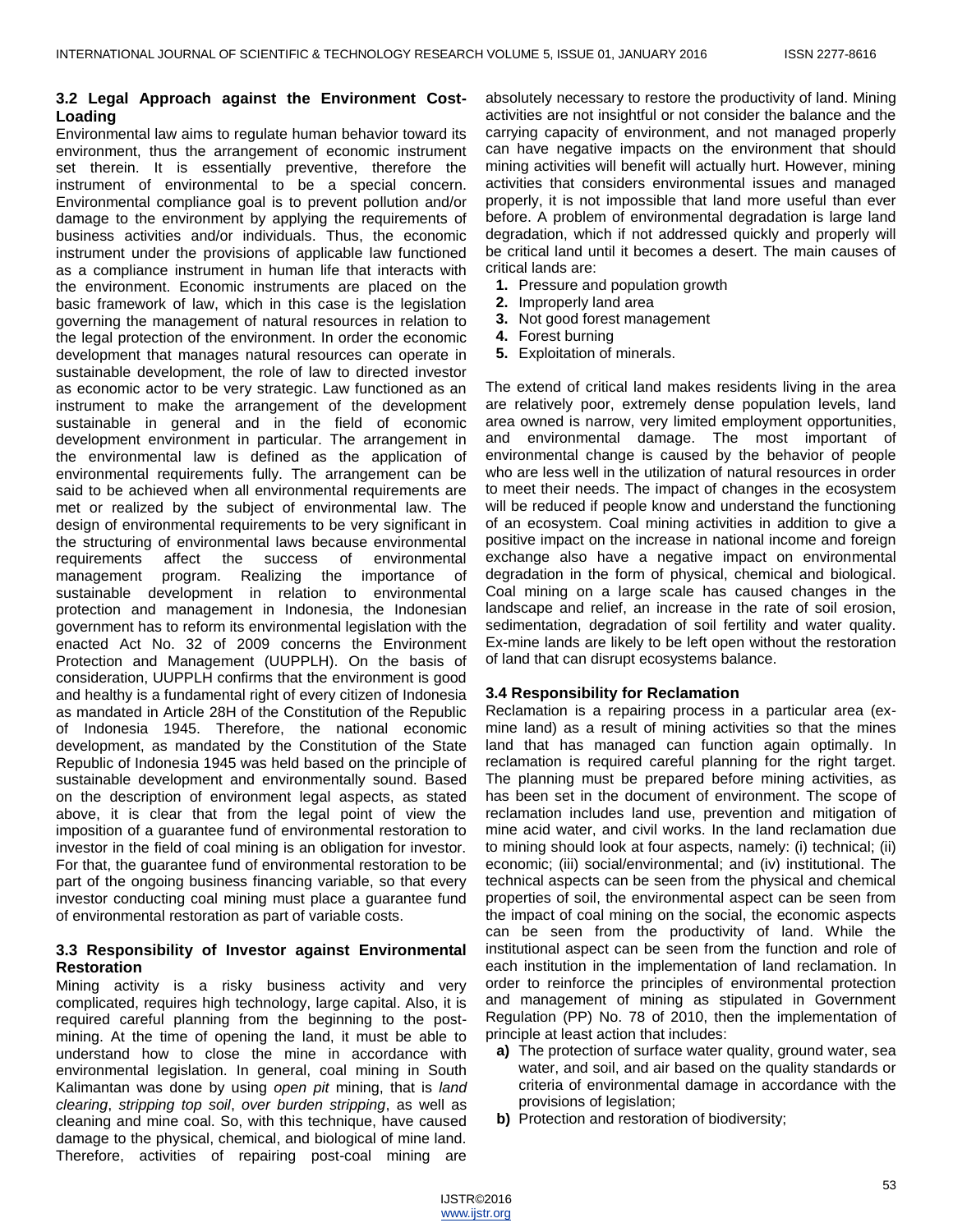- **c)** Ensuring the stability and security of stockpiles of overburden, tailings pond, ex-mine lands, and other artificial structures;
- **d)** Utilization of ex-mine land in accordance with its designation;
- **e)** Consider the social values and local culture; and
- **f)** Protection of ground water quantity in accordance with the provisions of legislation.

Based on the legislation governing coal mining as stipulated in Government Regulation No. 78 of 2010 above, then any investor that do business in the field of coal mining burdened with the obligation to perform reclamation both in the process of exploration and in the production and post-mining process.

#### **3.5 Responsibility of Environmental Recovery Related to the Pollution**

Good and healthy environment is a gift of God Almighty given to all mankind without exception. For that, the good and healthy environment is an absolute right that is given to mankind for enjoyed. Therefore, right to get a good and healthy environment is similar for all human beings in the world. A good and healthy environment is something that is very important in supporting human survival. Besides everyone is entitled to a good and healthy environment, also have an obligation to perform environmental protection and management. And as described above, good and healthy environment is not only a right, but therein also has a responsibility to maintain and protect and manage or preserve that is increasingly better and healthier and in it also created a good and healthy community. Therefore, it is clear that the environment is an important thing that should be guarded, protected, managed and preserved. In association with the above, the protection and management of environment is a human effort to interact with the environment in order to sustain life achieve prosperity and environmental sustainability. Protection and management of environmental is a systematic and integrated effort are being made to preserve the environment and prevent pollution and/or damage to the environment that includes the planning, utilization, control, maintenance, monitoring and law enforcement. Environmental protection and management in an integrated manner includes all areas of environment for sustainable environmental functions. In the protection and management of environment, not apart to do development that are sustainable to achieve the welfare of the people. In essence, sustainable development is a development that can meet the needs of present without compromising the fulfillment of rights for future generations. It is a development that is oriented to the fulfillment of human needs through the utilization of natural resources wisely, efficiently and considers the sustainability of utilization both for the present generation, and that will come. Sustainable development that puts the environment as an integral part in the dynamics of national development is increasingly crystallized in the reality of life of state. The problem of environmental pollution is an old problem that is faced by people and until now the problem is still not resolved, it is precisely the lack of concern for this problem, and this is a complex problem. Environ-mental pollution is the entry of hazardous substances into the environment so that the quality of environment is reduced or does not function as intended. Environmental pollution affects the survival of environment members. Companies that are sensitive and care about social

problems should prioritize maintenance and renewal of the environment. This does not mean that companies should ignore the responsibility to other stakeholders (parties interested in the business). Corporate responsibility towards stakeholders should be balanced in the sense that favors one particular party. Environmental pollution by the company may occur in the air; water and soil are all that is main part in which humans live. Therefore, every development directly related to the environment has the potential to cause environmental pollution. The instruments of prevention of pollution and/or destruction of the environment under Article 14 of Act PPLH 2009, one of them set on "Kajian Lingkungan Hidup Strategis (KLSH)". This is a new legal instrument in the environmental legal system in Indonesia. KLHS is defined as a series of systematic analysis, thorough and parti-cipative to ensure that the principles of sustainable development has been the foundation and integrated in the development of a region and/or policies, plans and/or programs. Thus, KLHS as an effort to find a breakthrough and make sure that at the early stage of policies arrangement, plans and/or programs the principles of sustainable development has been considered. The meaning of strategic contain a means act or activity since the beginning of decision-making process which resulted in significant to the final results will be achieved. In the context of KLHS, an act in question is a review process that can ensure the consideration of matters of priority starting from sustainable development aspect in the decision making process on policies, plans and/or programs. In principle, KLHS is a self-assessment to see the extent to which the policy, plan and/or program (KRP) proposed by the government and/or local government has to consider the principles of sustainable development, both for the sake of economic, and social, in addition to the environment. With this KLHS is also expected KRP resulted and set by the government and local government becomes better. KLHS is beneficial to facilitate and become media for shared learning process between actors of development, in which all parties involved the preparation and evaluation of policies, plans and/or the program can actively discuss how far the substance of policies, plans and/or programs that are formulated have considered the principles sustainable development in the management and utilization of environment in Indonesia.

### **4 CONCLUSION**

The position and environment-cost in investment activity in the field of coal mining can be seen from the two approaches, i.e the economic and legal approach. Economic approach is an approach that emphasizes the economic benefits gained by the owner of activities when they comply with the environmental requirements stipulated by laws and environmental regulations. While the legal approach is directed to functioning the law as an instrument to make the arrangement of sustainable development in general, and economic development in the field of environmental in particular. Related to the corporate responsibility in the environmental restoration in investment activities in the field of coal mining consists of the responsibility to conduct land reclamation of mine and the responsibility for the restoration of environment in terms of pollution and/or environmental damage. Realizing the importance of environmental costloading for the company that manages the coal mining, especially for the utilization of prevention of pollution caused by coal mining activity, it is necessary to develop an